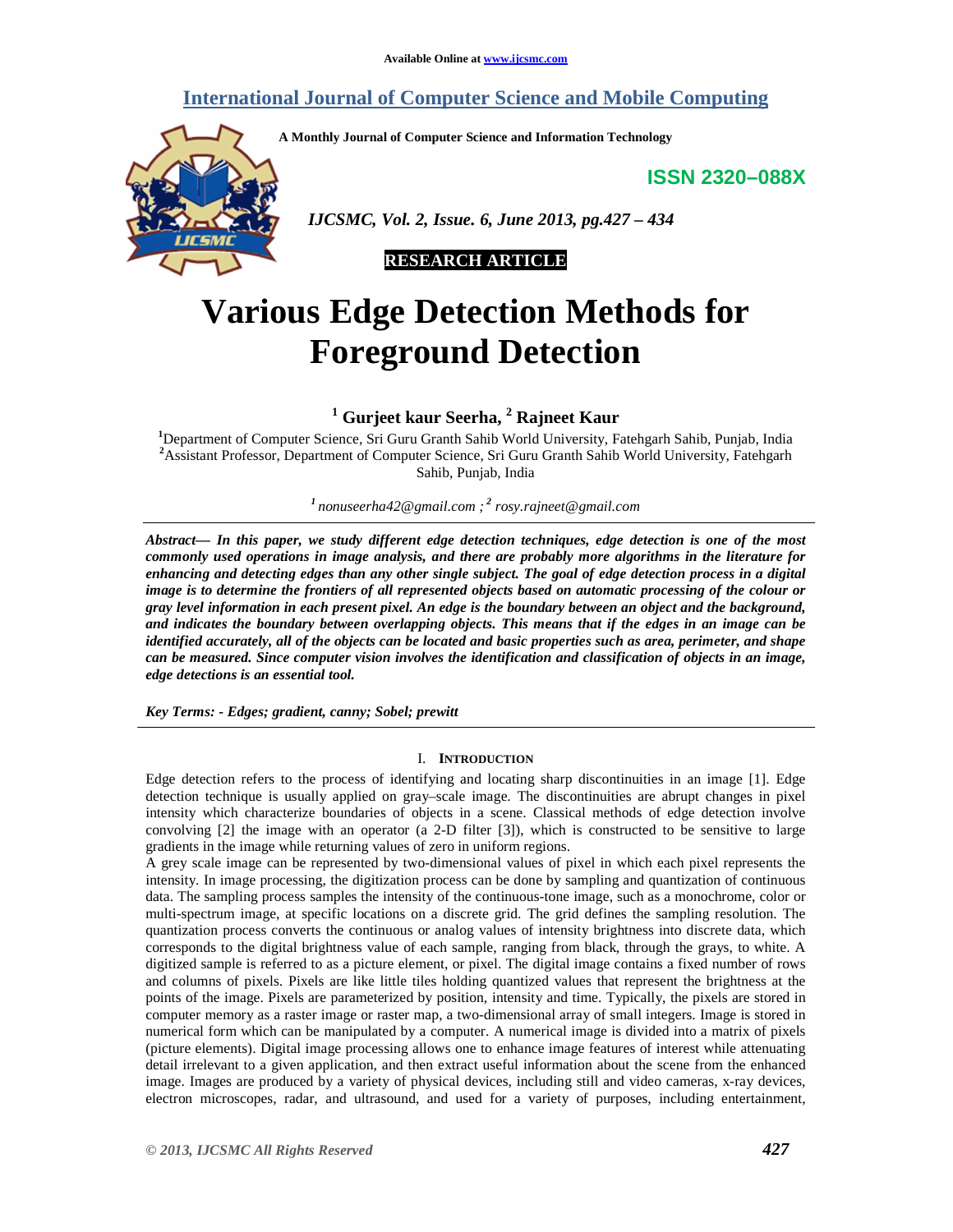medical, business (e.g. Documents), industrial, military, civil (e.g. traffic), security, and scientific. The goal in each case is for an observer, human or machine, to extract useful information about the scene being imaged.

Extremely large number of edge detection operators available, each designed to be sensitive to certain types of edges. Variables involved in the selection of an edge detection operator include:

- *Edge orientation:* The geometry of the operator determines a characteristic direction in which it is most sensitive to edges. Operators can be optimized to look for horizontal, vertical, or diagonal edges.
- *Noise environment:* Edge detection is difficult in noisy images, since both the noise and the edges contain high-frequency content. Attempts to reduce the noise result in blurred and distorted edges. This results in less accurate localization of the detected edges. Operators used on noisy images are typically larger in scope, so they can average enough data to discount localized noisy pixels.
- *Edge structure:* Not all edges involve a step change in intensity. Effects such as refraction or poor focus can result in objects with boundaries defined by a gradual change in intensity. The operator needs to be chosen to be responsive to such a gradual change in those cases.[4]

There are many ways to perform edge detection. However, the majority of different methods may be grouped into two categories:

• *Gradient:* The gradient method detects the edges by looking for the maximum and minimum in the first derivative of the image. For a gradient image  $f(x, y)$ , at location  $(x, y)$ , where x and y are the row and column coordinates respectively, typically consider the two directional derivatives. The two functions that can be expressed in terms of the directional derivatives are the gradient magnitude and the gradient orientation. The gradient magnitude is defined by:

$$
g(x, y) = (\Delta x^2 + \Delta y^2)^{1/2}
$$
  
\n
$$
\Delta z = f(x + n, y) - f(x - n, y) \text{ and } \Delta y = f(x, y + n) - f(x, y - n)
$$

Where n is a small integer usually unity. This quantity gives the maximum rate of increase of  $f(x, y)$  per unit distance in the gradient orientation of  $g(x, y)$ . The gradient orientation is also an important quantity. The gradient orientation is given by:

$$
\theta(x, y) = \tan\left(\frac{\Delta y}{\Delta x}\right)
$$

Here the angle is measured with respect to the x-axis. Then direction of the edge at  $(x, y)$  is perpendicular to the direction of the gradient vector at that point. The other method of calculating the gradient is given by estimating the finite difference. Suppose we have the following signal, with an edge shown by the jump in intensity below:



Figure: 1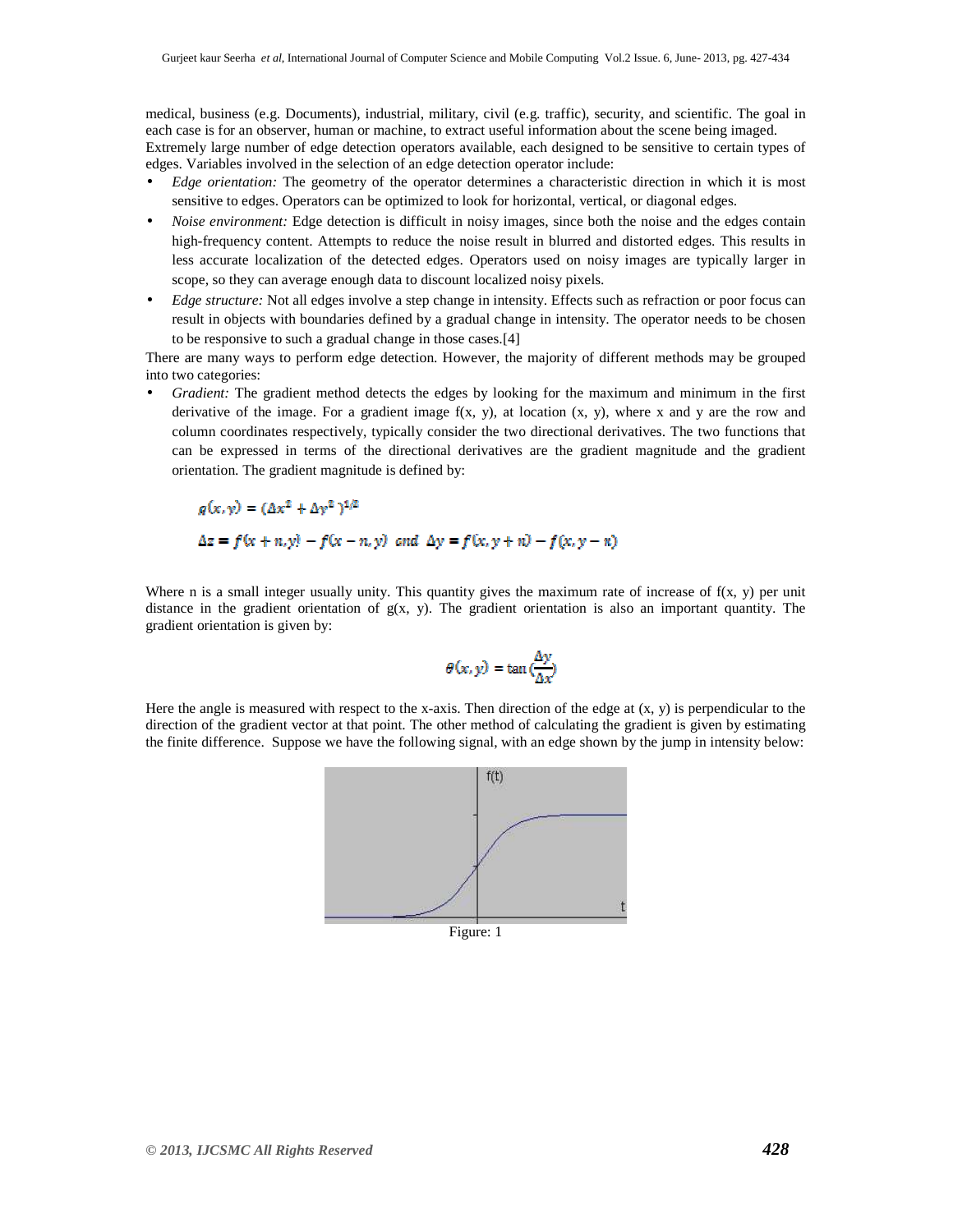If we take the gradient of this signal (which, in one dimension, is just the first derivative with respect to t) we get the following:



• *Laplacian*: The Laplacian method searches for zero crossings in the second derivative of the image to find edges. An edge has the one-dimensional shape of a ramp and calculating the derivative of the image can highlight its location. Suppose we have the following signal, with an edge shown by the jump in intensity below:

Clearly, in above figure: 2 the derivative shows a maximum located at the center of the edge in the original signal. This method of locating an edge is characteristic of the "gradient filter" family of edge detection filters and includes the Sobel method. A pixel location is declared an edge location if the value of the gradient exceeds some threshold. As mentioned before, edges will have higher pixel intensity values than those surrounding it. So once a threshold is set, you can compare the gradient value to the threshold value and detect an edge whenever the threshold is exceeded [5]. Furthermore, when the first derivative is at a maximum, the second derivative is zero. As a result, another alternative to finding the location of an edge is to locate the zeros in the second derivative. This method is known as the Laplacian and the second derivative of the signal is shown below:



#### II. **EDGE DETECTION TECHNIQUES**

### A. Robert Edge Detector

The calculation of the gradient magnitude of an image is obtained by the partial derivatives  $G_x$  and  $G_y$  at every pixel location. The simplest way to implement the first order partial derivative is by using the Roberts cross gradient operator. Therefore

$$
G_g = f(i, j) - f(i+1, j+1)
$$

 $G_n = f(i+1, i) - f(i, i+1)$ 

The above partial derivatives can be implemented by approximating them to two 2x2 masks. The Roberts operator masks are:

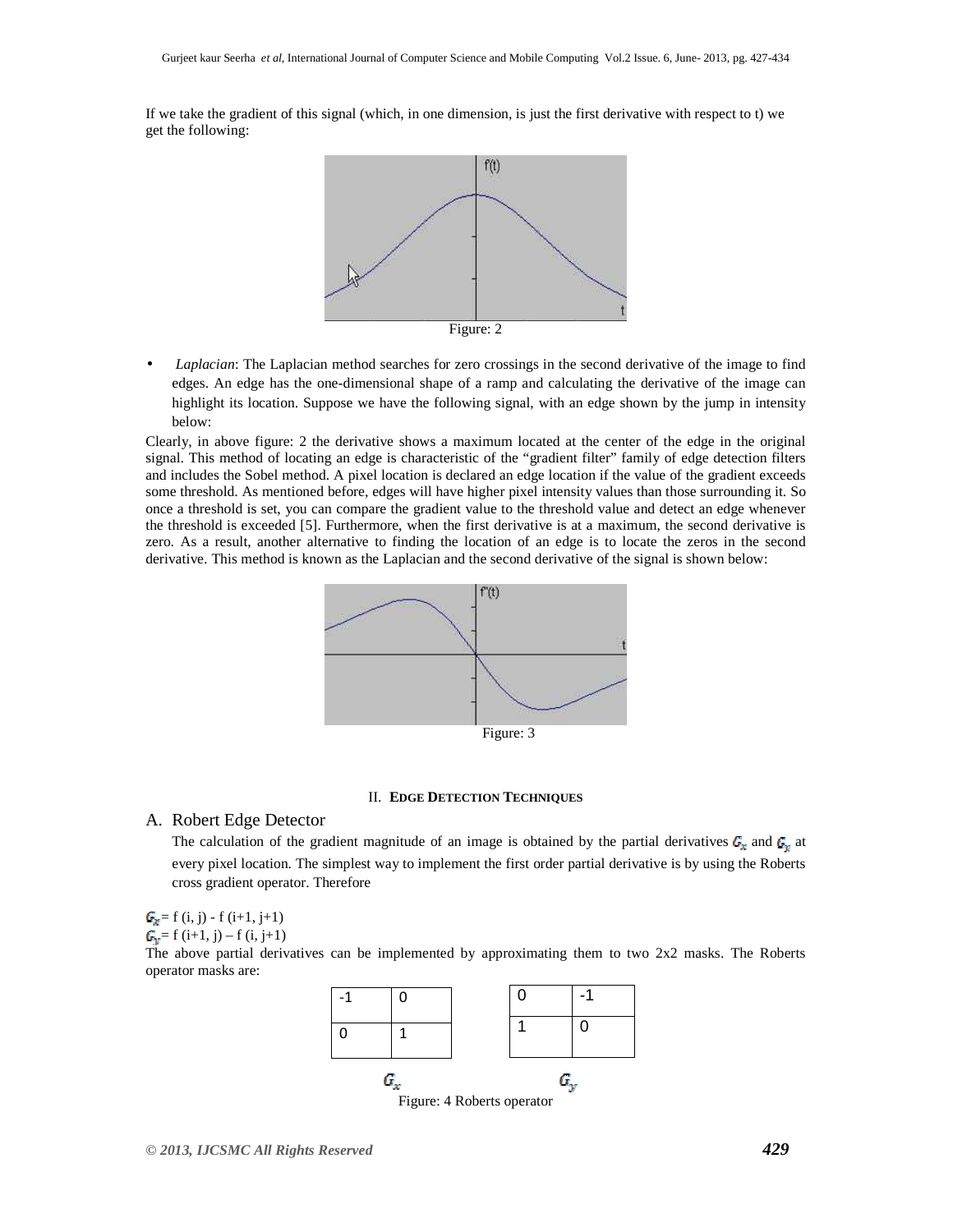These filters have been the shortest support, thus the position of the edges is more accurate, but the problem with the short support of the filters is its vulnerability to noise. It also produces very weak response to genuine edges unless they are very sharp.

#### *B. Prewitt Edge detector*

The Prewitt edge detector is a much better operator than Roberts's operator. This operator having a 3 x 3 masks deals better with the effect of noise. An approach using the masks of size 3 x 3 are given below, the arrangement of pixels about the pixels  $[i, i]$ .

| a, | $a_{\rm 1}$ | $a_{\rm z}$ |
|----|-------------|-------------|
| u, | [i,j]       | 45          |
| a. | a,          | Ga.         |

The partial derivatives of the Prewitt operator are calculated as:

 $G_x = (a_6 + ca_5 + a_4) - (a_0 + ca_1 + a_2)$  $G_v = (a_2 + ca_3 + a_4) - (a_0 + ca_7 + a_6)$ 

The constant c implies the emphasis given to pixels closer to the center of the mask.  $G_x$  And  $G_y$  are the approximation at [i, j]. Setting c= 1, the Prewitt operator is obtained. Therefore the Prewitt masks are as follows:



These masks have longer support. They differentiate in one direction and average in the other direction, so the edge detector is less vulnerable to noise.

#### *C. Sobel Edge Detector*

The Sobel operator is the most known among the classical methods. The Sobel edge detector applies 2D spatial gradient convolution operation on an image. It uses the convolution masks shown in to compute the gradient in two directions (i.e. row and column orientations), and then works out the pixels 'gradient through *g=|gr+gc|*. Finally, the gradient magnitude is threshold. The Sobel edge detector is very much similar to the Prewitt edge detector. The difference between the both is that the weight of the center coefficient is 2 in the Sobel operator. The partial derivatives of the Sobel operator are calculated as:

 $=(a_{\rm o}+2a_{\rm b}+a_{\rm q})-(a_{\rm u}+2a_{\rm 1}+a_{\rm z})$ 

 $=(a_2+2a_3+a_4)-(a_0+2a_7+a_6)$ 

| $\Omega$ | $\Omega$<br>2 | $\mathbf 0$<br>1 | $-2$<br>$-1$ | $\mathbf 0$<br>0 | $\overline{2}$<br>1 |
|----------|---------------|------------------|--------------|------------------|---------------------|
|          |               | $G_{x}$          |              |                  | 6.,                 |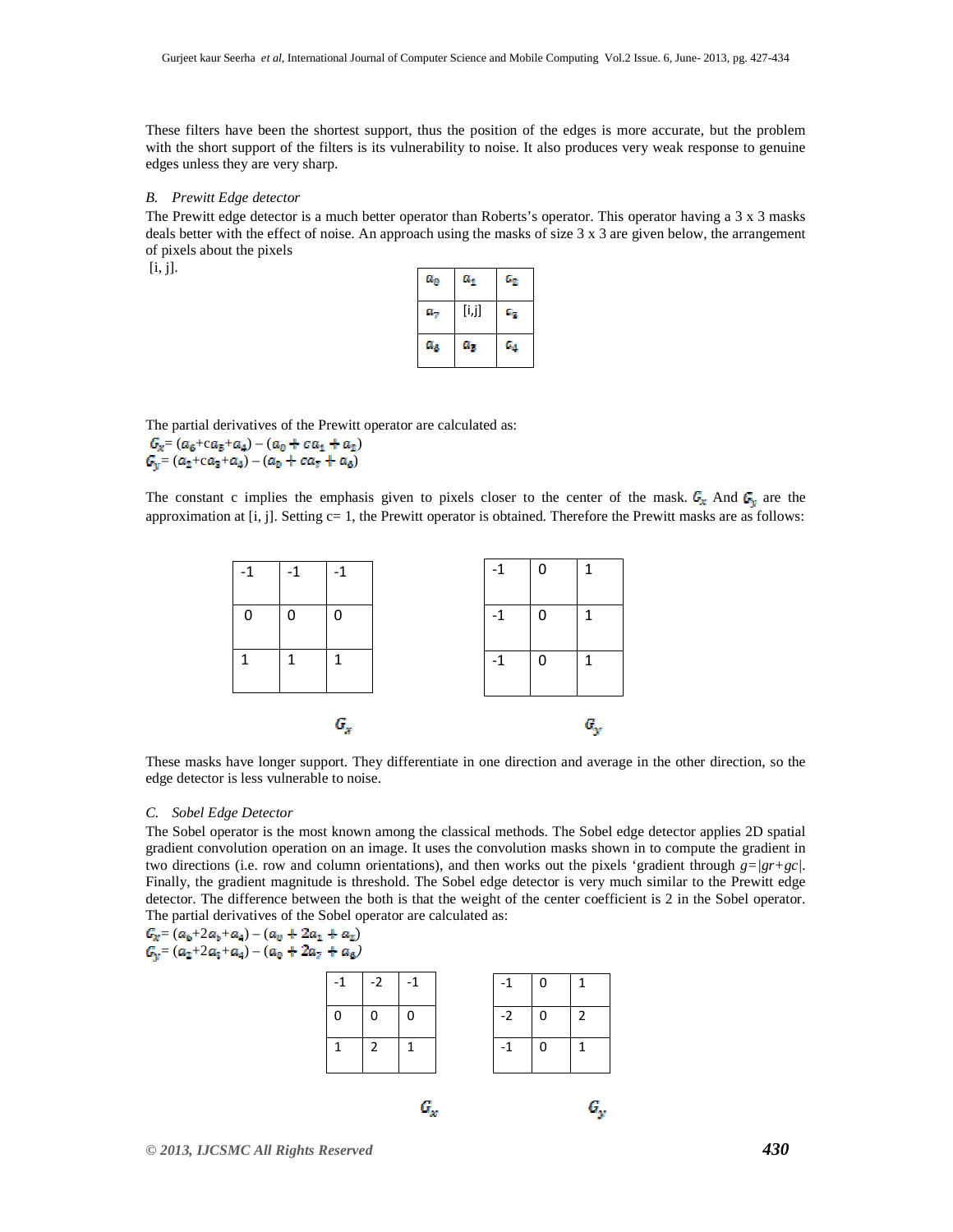Although the Prewitt masks are easier to implement than Sobel masks.

#### *D. Laplacian of Gaussian (LoG)*

The Laplacian is a 2-D isotropic measure of the 2nd spatial derivative of an image. The Laplacian of an image highlights regions of rapid intensity change and is therefore often used for edge detection. The Laplacian is often applied to an image that has first been smoothed with something approximating a Gaussian Smoothing filter in order to reduce its sensitivity to noise. The operator normally takes a single gray level image as input and produces another gray level image as output.

The Laplacian  $L(x, y)$  of an image with pixel intensity values  $I(x, y)$  is given by:

$$
L(\mathbf{x}, \mathbf{y}) = \frac{\partial^2 I}{\partial x^2} + \frac{\partial^2 I}{\partial y^2} \qquad (1.1)
$$

Since the input image is represented as a set of discrete pixels, we have to find a discrete convolution kernel that can approximate the second derivatives in the definition of the Laplacian.

#### *E. Canny's Edge Detection Algorithm*

The Canny edge detection operator was developed by John F. Canny in 1986 and uses a multi-stage algorithm to detect a wide range of edges in images. Algorithm was developed to improve [6] the existing method of edge detection. The first and most obvious is low error rate: it is important that edges occurring in images should not be missed and that there be no response to non-edges. The second criterion is that the edge points be well localized. In other words, the distance between the edge pixels as found by the detector and the actual edge is to be at a minimum. A third criterion is to have only one response to a single edge. Canny edge detection algorithm runs mainly in five sequential steps:

- 1. Smoothing: By applying Gaussian filter, smoothing of and image is done to reduce noise.
- 2. Finding gradients: The edges have been marked where the gradients of the image is having large magnitudes.
- 3. Non-maximum suppression: Only local maxima have been marked as edges
- 4. Double thresholding: Potential and actual edges are determined by thresholding.
- 5. Edge tracking by hysteresis: Edges that are not connected with strong edges have been suppressed.

*1) Smoothing:* Images taken from a camera will contain some amount of noise. As noise can mislead the result in finding edges, we have to reduce the noise. Therefore the image is first smoothed [7] by applying a Gaussian filter. The kernel of a 5x5Gaussian filter with a standard deviation of  $\sigma = 1.4$  is shown in Equation 1.2

$$
B = \frac{1}{189} \begin{bmatrix} 2 & 4 & 5 & 4 & 2 \\ 4 & 9 & 12 & 9 & 4 \\ 5 & 12 & 15 & 12 & 5 \\ 4 & 9 & 12 & 9 & 4 \\ 2 & 4 & 5 & 4 & 2 \end{bmatrix}
$$
 (1.2)

*2) Finding Gradients:* The principle of canny algorithm is based on finding edges where the intensity of the grey image changes to maximum value. These points are marked by determining the gradient of the image. Gradient for each pixel is calculated by applying Sobel operator. For each pixel, partial gradient towards x and y direction is determined respectively by applying the following equation:

$$
|G| = \sqrt{{G_x}^2 + {G_y}^2}
$$
 (1.3)

By applying Pythagoras law to Equation 2.2, calculate the magnitude of gradient (strength of the edge) for each point. The directions of the edges have been calculated using the following Equation.

$$
\theta = \tan^{-1} \frac{g_y}{g_y} \tag{1.4}
$$

The edges have been marked where the gradients of the image have large magnitudes. Sobel  $\mathbf{G}_k$  and  $\mathbf{G}_v$  masks are used to generate partial derivatives  $\partial x$  and  $\partial y$  (partial spatial derivatives) of the image. Spatial gradient value (d  $f(x; y)$ ) is obtained from these partial derivatives.

*3) Non-Maximum Suppression:* This is necessary to convert the blurred edges in the image of the gradient magnitudes to sharp edges. Actually this is performed by considering only all local maxima in the gradient image and deleting everything rest. The algorithm is applied for each pixel in the gradient image: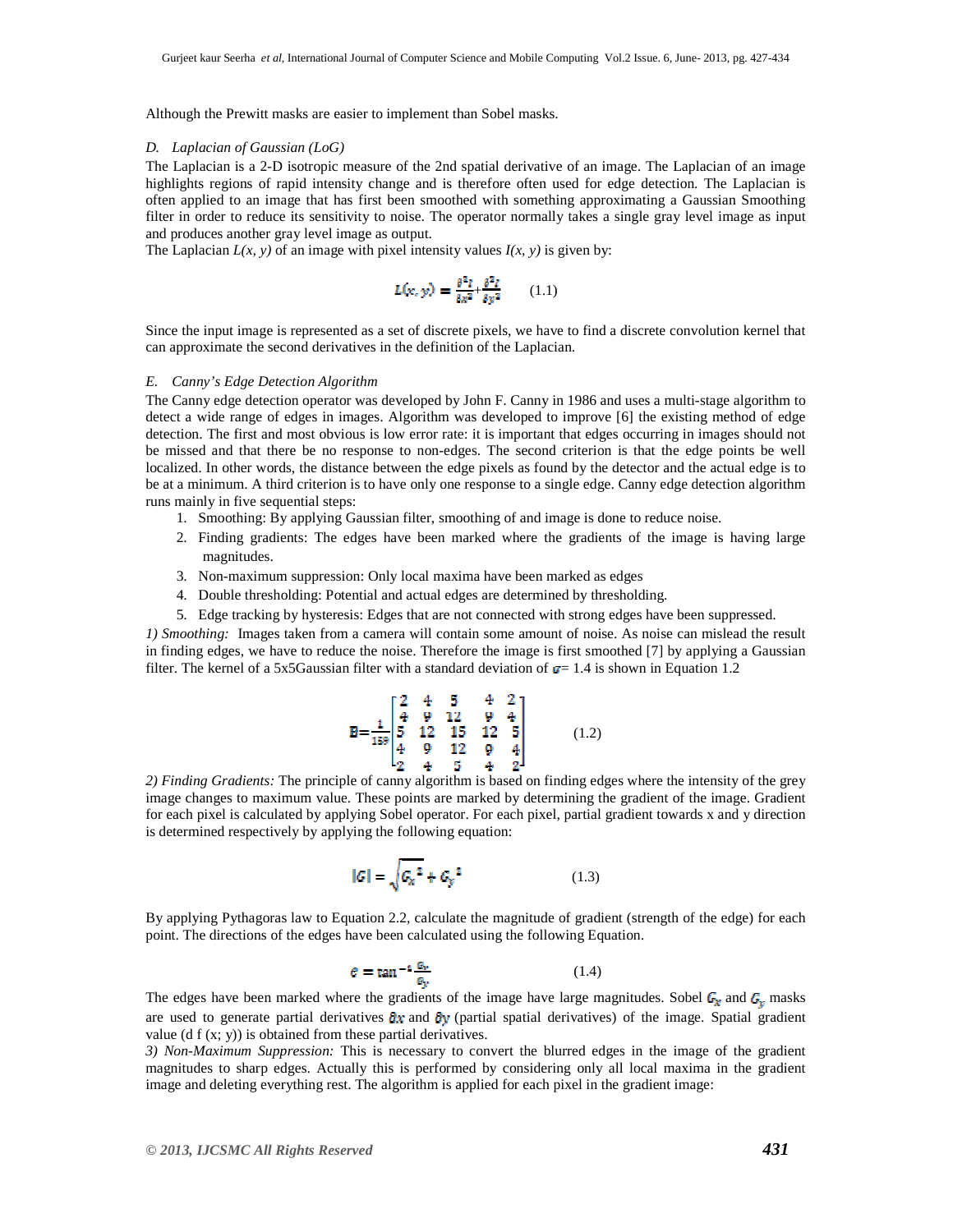- Gradient direction is rounded to the nearest 45 degree. Thus, it can choose one of 8-connected neighbourhood.
- The edge strength of the current pixel is compared with the edge strength of the pixel in the positive and negative gradient direction. I.e. if the gradient direction is north ( $\theta = 90^{\circ}$ ), compare with the pixels to the north and south.
- If the edge strength of the current pixel is largest; preserve the value of the edge strength. Otherwise, suppress (i.e. remove) the value.

*4) Double Thresholding:* After the non-maximum suppression step, the edge pixels are still marked with their strength pixel-by-pixel. Many of these may be true edges of the image, but some might be caused by noise or color variations for instance due to the rough surface. In order to get rid of such unpleasant situation, we can apply thresholding so that only edges stronger than a certain value would be preserved.

*5) Edge Tracking by Hysteresis:* Strong edges are referred as certain edges, and can immediately be included in the final edge image. Weak edges are considered if and only if they are connected to strong edges. The logic is of course that noise and other small variations are unlikely to result in a strong edge (with proper adjustment of the threshold levels). Thus strong edges will (almost) only be due to true edges in the original image. The weak edges can either be true edges or due to noise/color variations.

#### III. **RESULTS AND DISCUSSIONS**

We experimented with a picture given below by passing it from many edge detection operators and the outputs are given bellow:



**Original Image Sobel Output** 







**Prewitt output Prewitt output Roberts Output**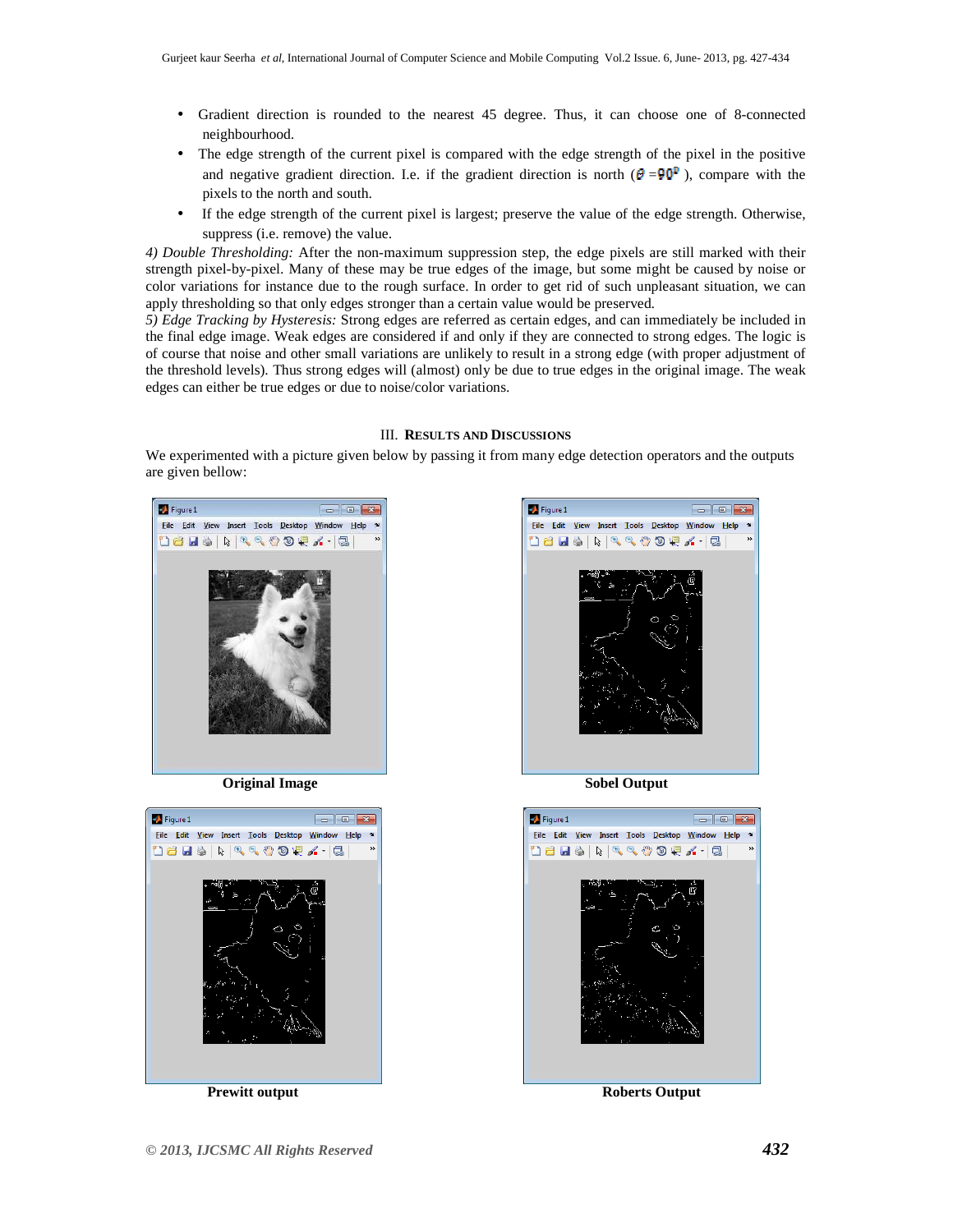



| Operator                                                    | Advantages                                                                                                                                                             | <b>Disadvantages</b>                                                                                                                                                                |  |
|-------------------------------------------------------------|------------------------------------------------------------------------------------------------------------------------------------------------------------------------|-------------------------------------------------------------------------------------------------------------------------------------------------------------------------------------|--|
| Classical (Sobel, prewitt)                                  | Simplicity, Detection of edges and<br>their<br>Orientations.                                                                                                           | Sensitivity to noise, Inaccurate.                                                                                                                                                   |  |
| Zero Crossing (Laplacian, Second<br>directional derivative) | Detection of edges and their<br>fixed<br>orientations.<br>Having<br>characteristics in all directions.                                                                 | Responding to some of the existing<br>edges, Sensitivity to Noise.                                                                                                                  |  |
| Laplacian of Gaussian(LoG)                                  | Finding the correct places of<br>edges, Testing wider area around<br>the pixel.                                                                                        | Malfunctioning at the corners,<br>curves and where the gray level<br>intensity function varies. Not<br>finding the orientation of edge<br>because of using the Laplacian<br>filter. |  |
| Gaussian (Canny)                                            | Using probability for finding error<br>rate,<br>Localization and<br>response.<br>Improving signal to noise ratio,<br>Better detection<br>specially in noise conditions | Complex Computations, False zero<br>crossing, Time consuming.                                                                                                                       |  |

#### IV. **CONCLUSION**

We have reviewed and summarized the characteristics of different common operators. Each approach has its own advantages and drawbacks in different areas but experimental comparisons on different approaches show which approach is suitable for which image. Although, the all operators are roughly equivalent in case of noiseless image, but for practical applications, we conclude that the canny edge detection operator gives the best result in edge detection in a noiseless image.

## **REFERENCES**

- [1] O. Golan, S. Kiro, and I. Horovitz, "Method and System for Edge Detection," U.S. Patent 20 120 243 793, September, 2012.
- [2] R. ONeil, "Convolution operators and L (p; q) spaces," Duke Mathematical Journal, vol. 30, no. 1, pp. 129–142, 1963.
- [3] J. Weaver, Y. Xu, D. Healy, and L. Cromwell, "Filtering noise from images with wavelet transforms," Magnetic Resonance in Medicine, vol. 21, no. 2, pp. 288–295, 2005
- [4] M. Barni, F. Bartolini, and A. Piva, "Improved wavelet-based watermarking through pixel-wise